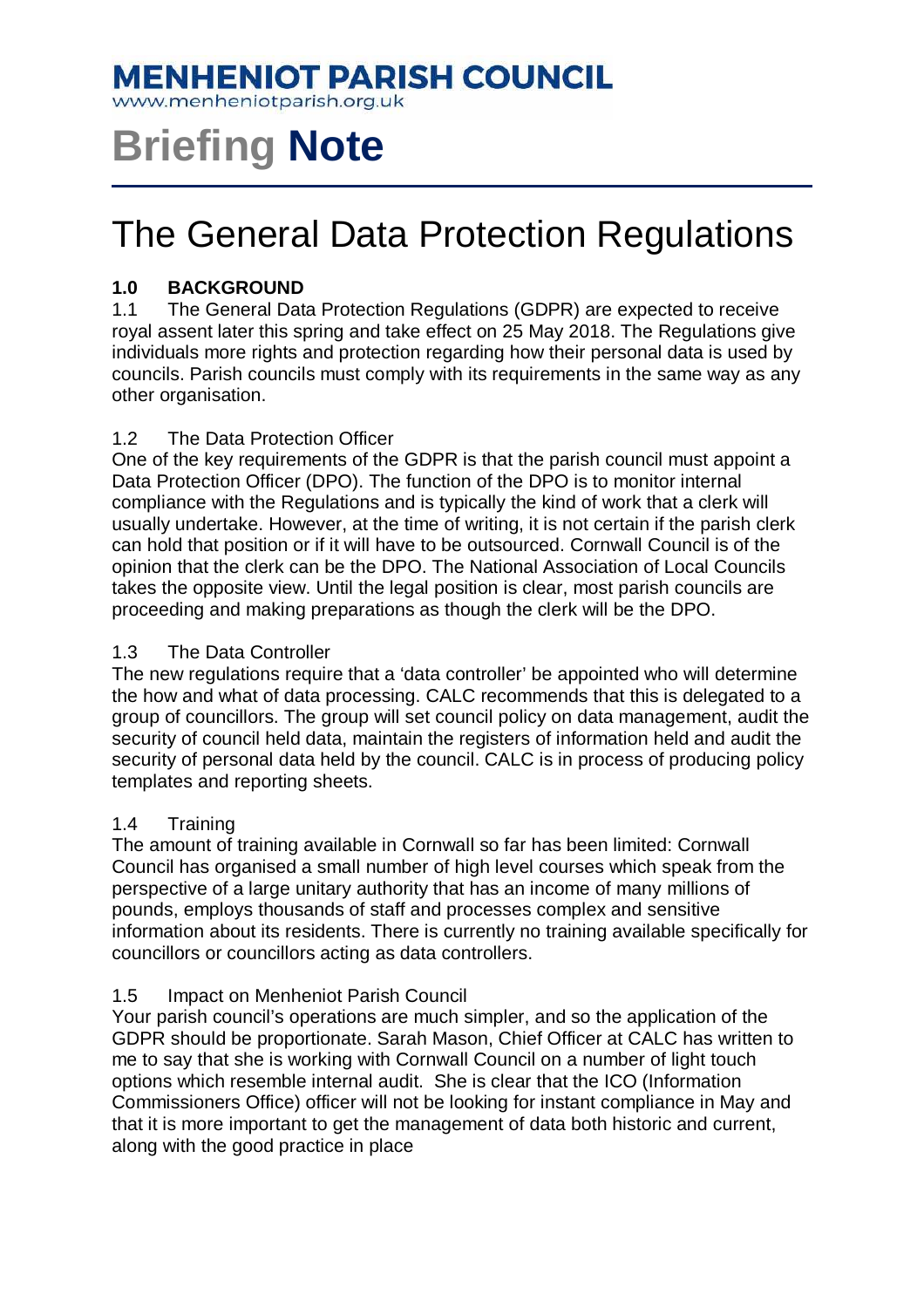She is working with Cornwall Council's DPO on a simple model for local councils which will assist in managing the new requirements and give councils a straightforward process for managing their new responsibilities under GDPR.

#### **2.0 WHAT IS THE GDPR?**

- 2.2 What is the difference between the GDPR and the Data Protection Act 1998?
	- Greater clarity over the use of personal data.
	- Proof of consent required for data sharing.
	- Enhances rights of access for data subjects.
	- Mandatory breach disclosure within 72 hours.
	- A need to appoint a Data Protection Officer.
- 2.3 What are the responsibilities of the parish council?
	- Data to be processed fairly and lawfully.
	- Data to be collected and processed for specified, explicit and legitimate purposes.
	- Data to be adequate, relevant and limited to what is necessary (data minimisation).
	- Data is to be accurate and kept up to date.
	- Data should be kept in a form that permits the identification of the data subject and must not be kept longer than necessary.
	- Data should be processed in a manner that uses technical and organisational measures to ensure the appropriate security.

#### 2.4 What is Sensitive & Personal Data?

Where an individual can be identified by name (including by email address), and linked to other information about their:

- Racial or ethnic origin
- Political Opinions
- Religious or similar beliefs
- Trade Union membership
- Physical and mental health conditions
- Sexual life and sexual orientation
- Genetic data
- Biometric data (when processed to identify a person), then extra precautions must be taken in the way that this information is collected, stored and managed.

This parish council does not hold any Sensitive & Personal Data on its staff, contractors, councillors or residents. Councillors Registers of Interest are a statutory obligation which can be held for processing terms (they now contain details of your trade union membership).

#### **3.0 NEXT STEPS**

Preparations are in progress to assess the ways that this parish council currently manages data and personal information. There are three steps now underway:

- 3.1 Assessing physical protections for data collection and storage
	- How personal information is collected, stored, protected and used.
	- This may involve the purchase of a lockable cabinet to secure paperwork in.
	- All computers that are now used are password protected, virus protected and backed up weekly.